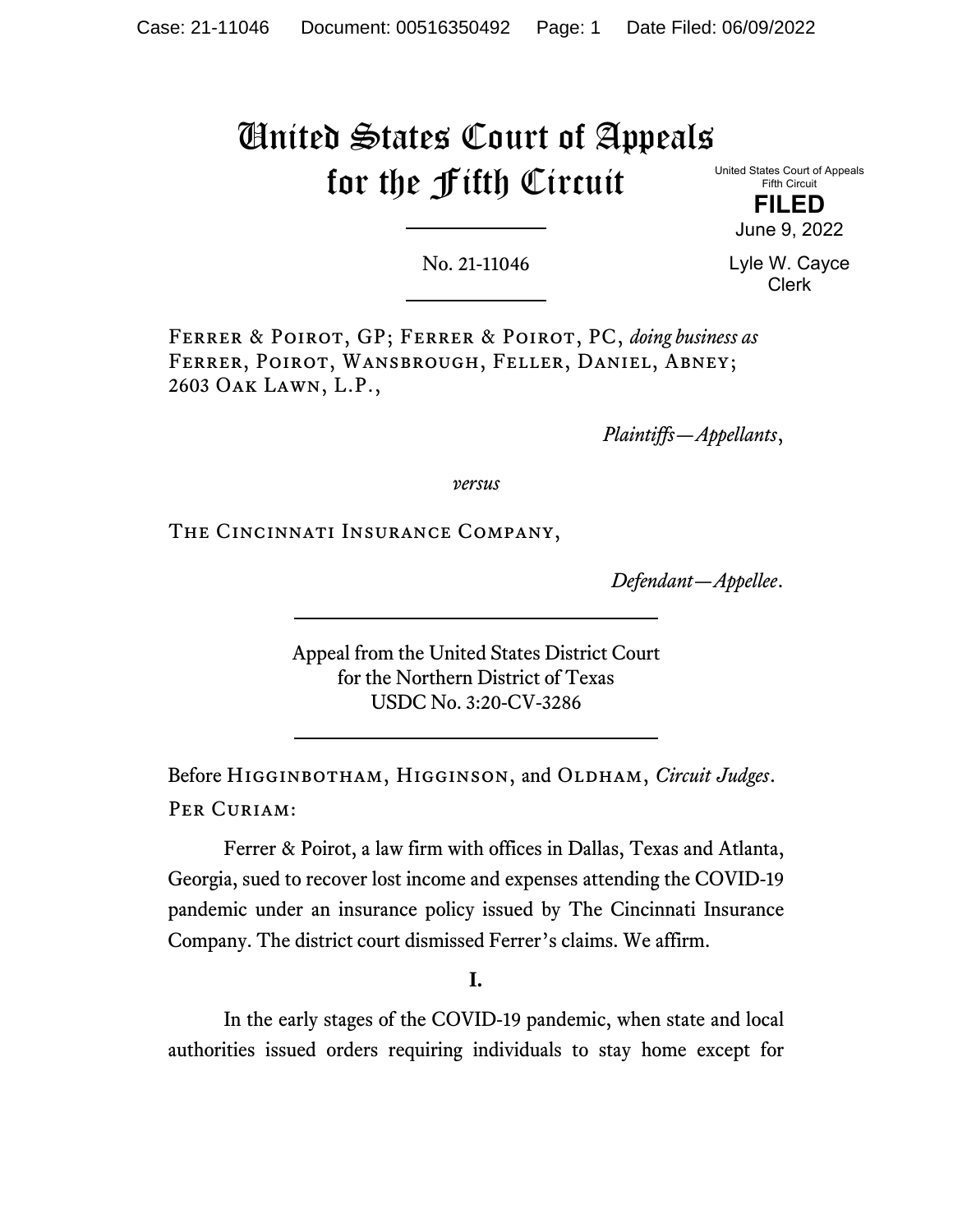essential trips, most of Ferrer's workforce worked remotely. Ferrer also purchased equipment and supplies used to prevent the spread of the virus and facilitate remote work.

Ferrer filed a claim with Cincinnati Insurance to recover the costs of equipment and supplies and lost income. Ferrer's insurance policy provided property damage, business income, extra expense, and civil authority coverage. Cincinnati Insurance denied Ferrer's claim.

Ferrer sued, alleging that Cincinnati Insurance's denial was a breach of contract. In its Amended Complaint, Ferrer alleged that the physical presence of the virus caused its loss and met the policy's conditions.

Cincinnati Insurance moved to dismiss Ferrer's claims under Federal Rule of Civil Procedure 12(b)(6). The district court referred the motion to a magistrate judge, who analyzed the policy and concluded that no coverage was owed as there was no physical loss. The district court adopted its findings and conclusions, granted Cincinnati Insurance's motion to dismiss, and dismissed Ferrer's claims with prejudice. Ferrer timely appealed.

# **II.**

We review *de novo* a district court's grant of a motion to dismiss under Federal Rule of Civil Procedure  $12(b)(6)$  $12(b)(6)$ .<sup>1</sup> To survive a motion to dismiss, a plaintiff must plead "enough facts to state a claim to relief that is plausible on its face."[2](#page-1-1) We accept all facts as pleaded and view them in the light most

<span id="page-1-1"></span><span id="page-1-0"></span><sup>1</sup> *Waste Mgmt. of Louisiana, L.L.C. v. River Birch, Inc.*, 920 F.3d 958, 963 (5th Cir. 2019).

<sup>2</sup> *Bell Atl. Corp. v. Twombly*, 550 U.S. 544, 570 (2007).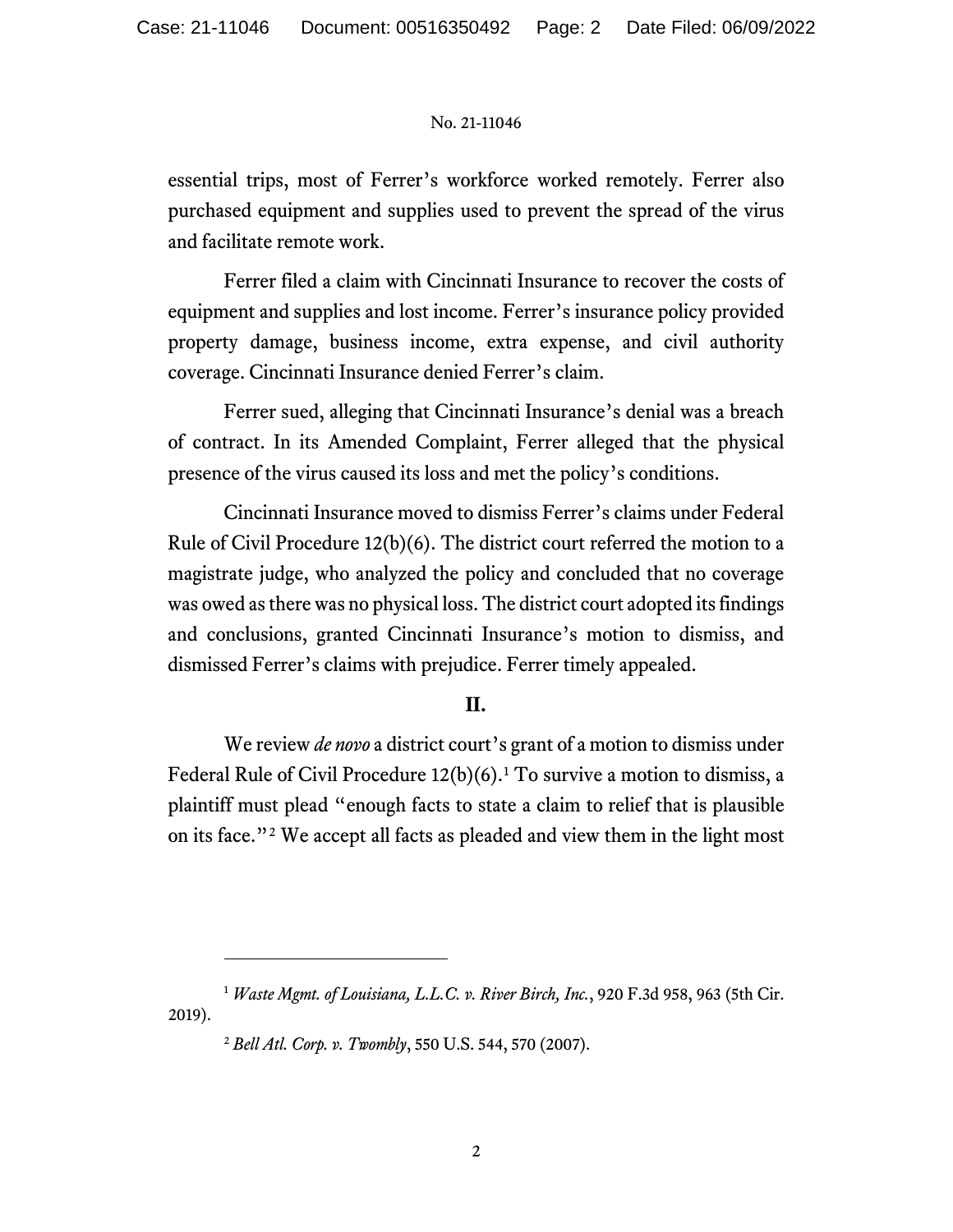favorable to the plaintiff.<sup>[3](#page-2-0)</sup> The district court's interpretation of an insurance policy is a question of law that we also review *de novo*. [4](#page-2-1)

# **III.**

The COVID-19 pandemic has brought myriad claims of insurance coverage. [5](#page-2-2) When this suit was filed in October 2020, we had not addressed the issue presented here. But this Court recently interpretated similar coverage provisions in *Terry Black's Barbecue, L.L.C. v. State Auto. Mut. Ins. Co.*, [6](#page-2-3) and that analysis guides us here.

We have diversity jurisdiction and Texas law applies.<sup>[7](#page-2-4)</sup> "In Texas, insurance policies are interpreted by the same principles as contract construction."[8](#page-2-5) "The policy's terms are given their ordinary and generallyaccepted meaning unless the policy shows the words were meant in a technical or different sense."[9](#page-2-6) Where a policy's terms can be given definite or certain legal meanings, it is unambiguous.[10](#page-2-7) "The paramount rule is that

<sup>6</sup> 22 F.4th 450.

<sup>7</sup> 28 U.S.C. §1332; *Erie R. Co. v. Tompkins*, 304 U.S. 64, 78 (1938).

<span id="page-2-5"></span><span id="page-2-4"></span><span id="page-2-3"></span><sup>8</sup> *Terry Black's Barbecue*, 22 F.4th at 454 (citing *State Farm Lloyds v. Page*, 315 S.W.3d 525, 527 (Tex. 2010)).

<sup>3</sup> *Guidry v. Am. Pub. Life Ins. Co.*, 512 F.3d 177, 180 (5th Cir. 2007).

<sup>4</sup> *Cody v. Allstate Fire & Cas. Ins. Co.*, 19 F.4th 712, 714 (5th Cir. 2021) (per curiam).

<span id="page-2-2"></span><span id="page-2-1"></span><span id="page-2-0"></span><sup>5</sup> *See,e.g.*, *Vandelay Hosp. Grp. LP v. Cincinnati Ins. Co.*, No. 3:20-CV-1348-D, 2021 WL 2936066 (N.D. Tex. July 13, 2021); *Terry Black's Barbecue, L.L.C. v. State Auto. Mut. Ins. Co.*, 22 F.4th 450, 456–57 (5th Cir. 2022) (listing 2021 decisions from the Second, Sixth, Seventh, Eighth, Ninth, Tenth, and Eleventh Circuits, including three cases involving Cincinnati Insurance).

<span id="page-2-6"></span><sup>9</sup> *Gilbert Texas Const., L.P. v. Underwriters at Lloyd's London*, 327 S.W.3d 118, 126 (Tex. 2010).

<span id="page-2-7"></span><sup>10</sup> *Nat'l Union Fire Ins. Co. of Pittsburgh, PA v. CBI Indus., Inc.*, 907 S.W.2d 517, 520 (Tex. 1995) (per curiam).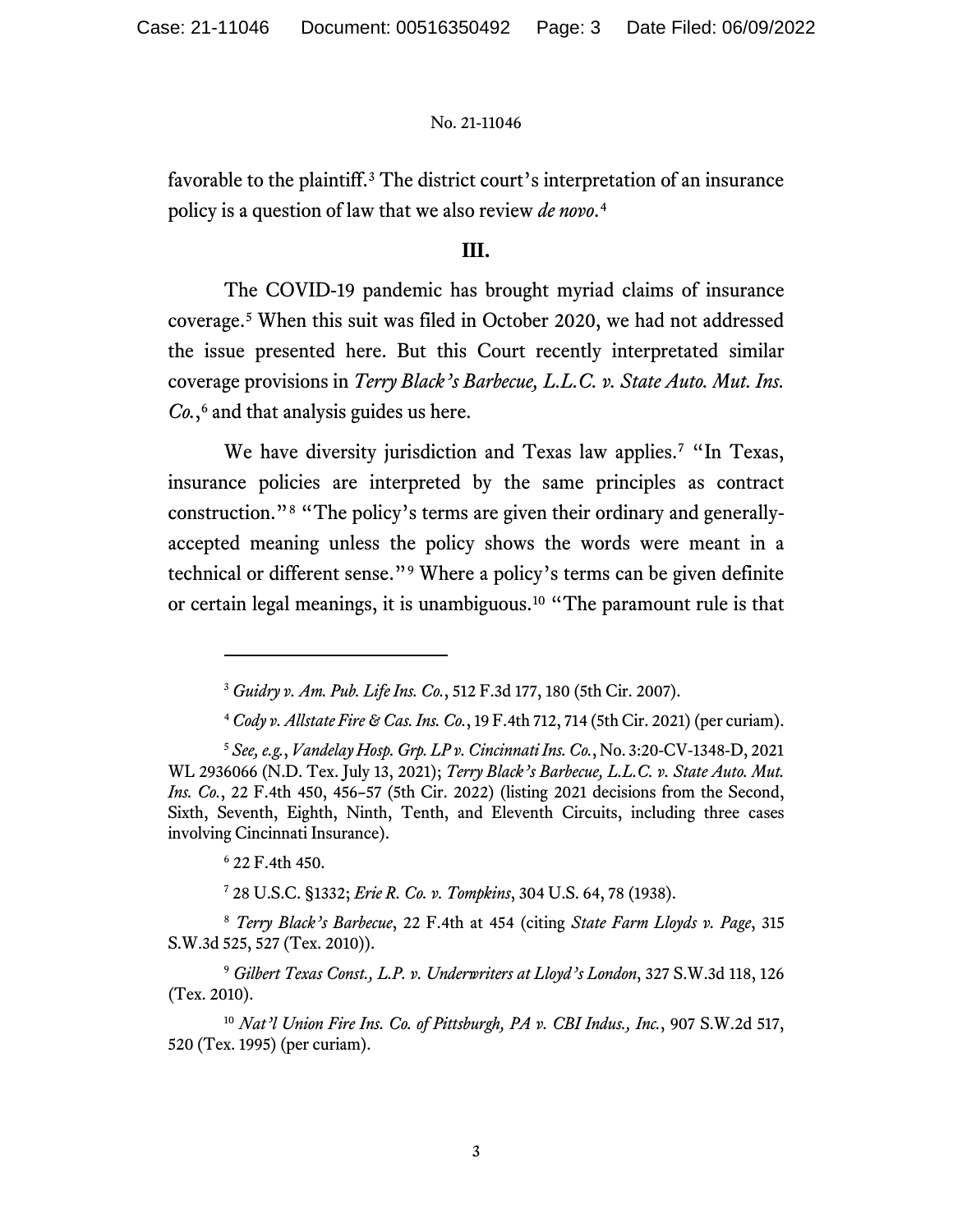courts enforce unambiguous policies as written."[11](#page-3-0) Here, the policy's terms are defined and unambiguous.

Ferrer invokes three forms of its coverage: Business Income, Extra Expense, and Civil Authority coverage. Under the policy, Cincinnati Insurance was obligated to pay for lost business income and extra expenses caused by or resulting from a "Covered Cause of Loss." Additionally, "[w]hen a Covered Cause of Loss causes damage to property," Cincinnati Insurance was obligated to pay for lost business income and extra expenses "caused by action of civil authority that prohibits access to the 'premises', provided that . . . [t]he action of civil authority is taken in response to dangerous physical conditions resulting from the damage or continuation of the Covered Cause of Loss that caused the damage[.]"

Under the policy, a "Covered Cause of Loss" is a "direct 'loss' unless the loss is excluded or limited in this Coverage Part," and "loss" is an "accidental physical loss or accidental physical damage." So, to recover under any of the three forms of coverage, there must be a physical loss or physical damage to the Ferrer's property.

Here, there was no Covered Cause of Loss as there was no underlying physical loss or damage to insured property. As in *Terry Black's Barbecue*, there is no physical loss without "any tangible alteration or deprivation of [the insured's] property."<sup>[12](#page-3-1)</sup> While COVID-19 has wrought great physical

<span id="page-3-0"></span><sup>11</sup> *Pan Am Equities, Inc. v. Lexington Ins. Co.*, 959 F.3d 671, 674 (5th Cir. 2020) (discussing Texas contract interpretation law for insurance policies).

<span id="page-3-1"></span><sup>12</sup> *Terry Black's Barbecue*, 22 F.4th at 456. *See also* 10A Couch on Ins. § 148:46 (3d ed.) ("The requirement that the loss be 'physical,' given the ordinary definition of that term, is widely held . . . to preclude any claim against the property insurer when the insured merely suffers a detrimental economic impact unaccompanied by a distinct, demonstrable, physical alteration of the property." (footnotes omitted)).